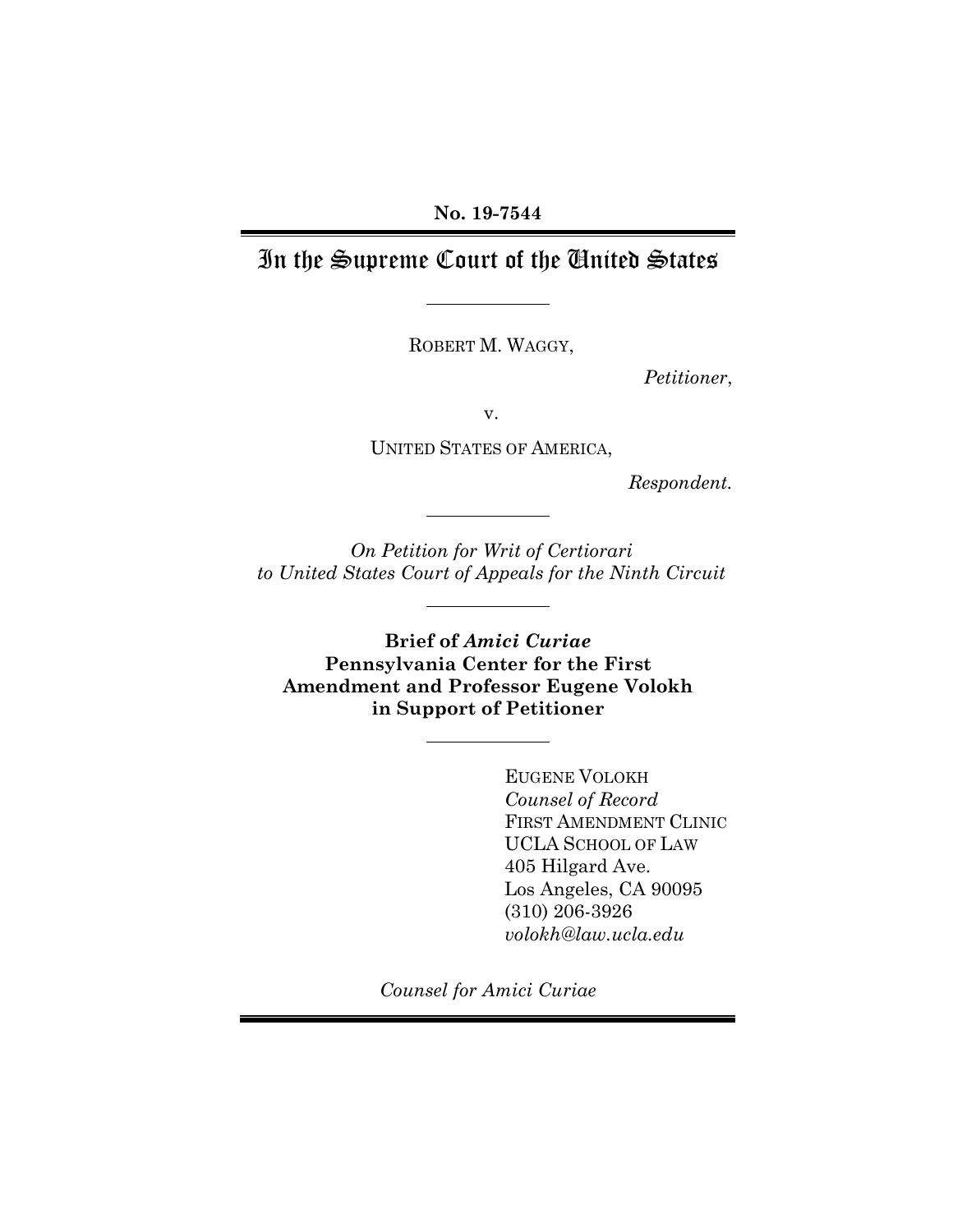# **TABLE OF CONTENTS**

| I. Even offensive speech to government<br>officials on the job is constitutionally                                                                                            |
|-------------------------------------------------------------------------------------------------------------------------------------------------------------------------------|
| II. The Ninth Circuit opinion and those of<br>some other courts wrongly recharacterize<br>content-based speech restrictions as<br>regulations of conduct, based either on the |
| III. Government officials might be protected                                                                                                                                  |
| from some speech—but not from all "lewd"                                                                                                                                      |
| A. Speech to government officials at their                                                                                                                                    |
|                                                                                                                                                                               |
|                                                                                                                                                                               |
|                                                                                                                                                                               |

i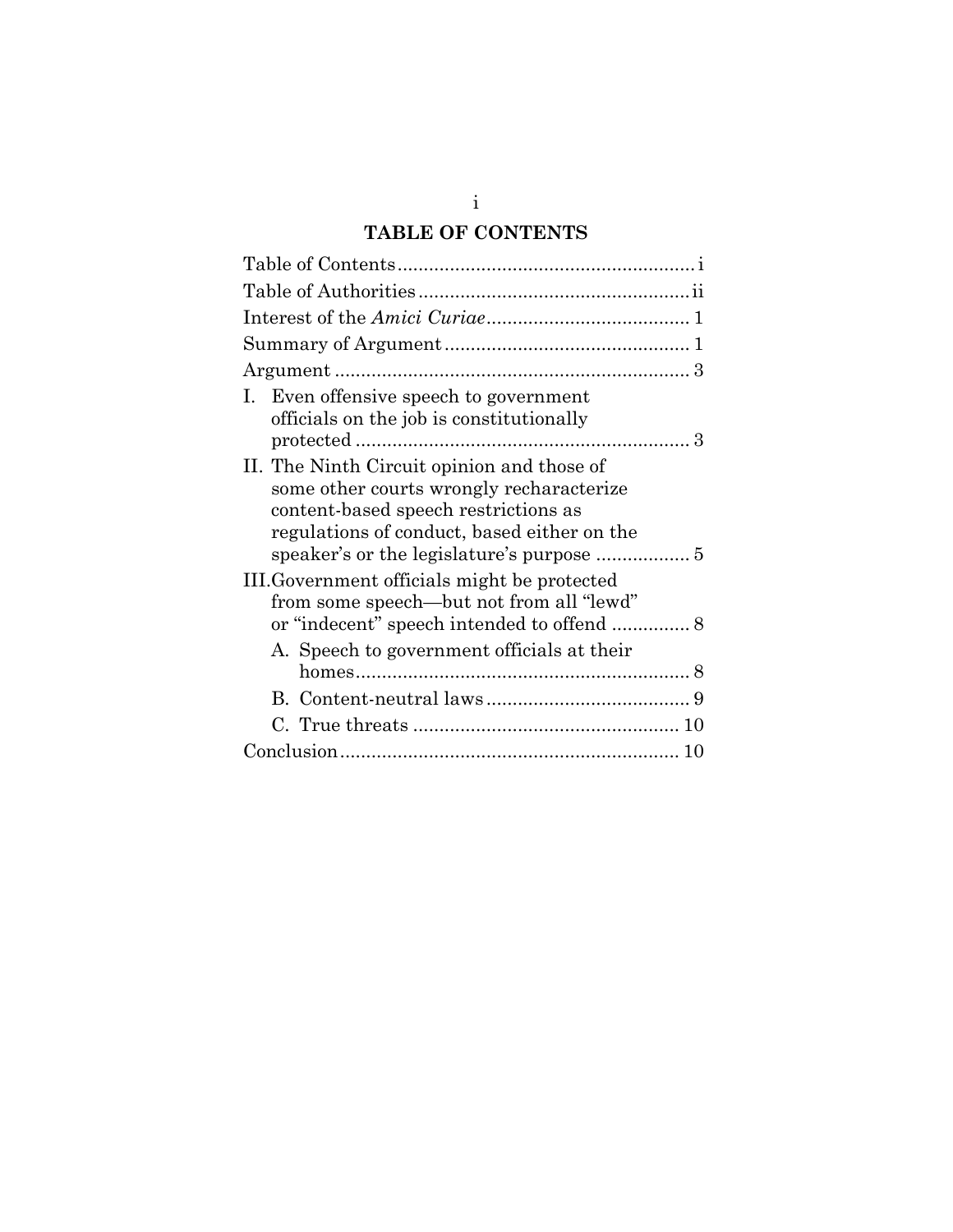## **TABLE OF AUTHORITIES**

## **Cases**

| City of Houston v. Hill, 482 U.S. 451 (1987) 3, 4 |
|---------------------------------------------------|
| Commonwealth v. Bigelow, 59 N.E.3d 1105           |
| FCC v. League of Women Voters of Cal., 468        |
| FEC v. Wis. Right to Life, Inc., 551 U.S. 449     |
| Gormley v. Director, 632 F.2d 938 (2d Cir.        |
| Hagedorn v. Cattani, 715 F. App'x 499 (6th        |
| Lewis v. City of New Orleans, 415 U.S. 130        |
| McCullen v. Coakley, 573 U.S. 464 (2014) 6        |
| Reed v. Town of Gilbert, 135 S. Ct. 2218          |
| Rowan v. U.S. Post Office Dept., 397 U.S.         |
| State v. Alexander, 888 P.2d 175 (Wash. Ct.       |
| State v. Alphonse, 197 P.3d 1211 (Wash. Ct.       |
| State v. Drahota, 788 N.W.2d 796 (Neb.            |
| State v. Elder, 382 So. 2d 687 (Fla. 1980) 8      |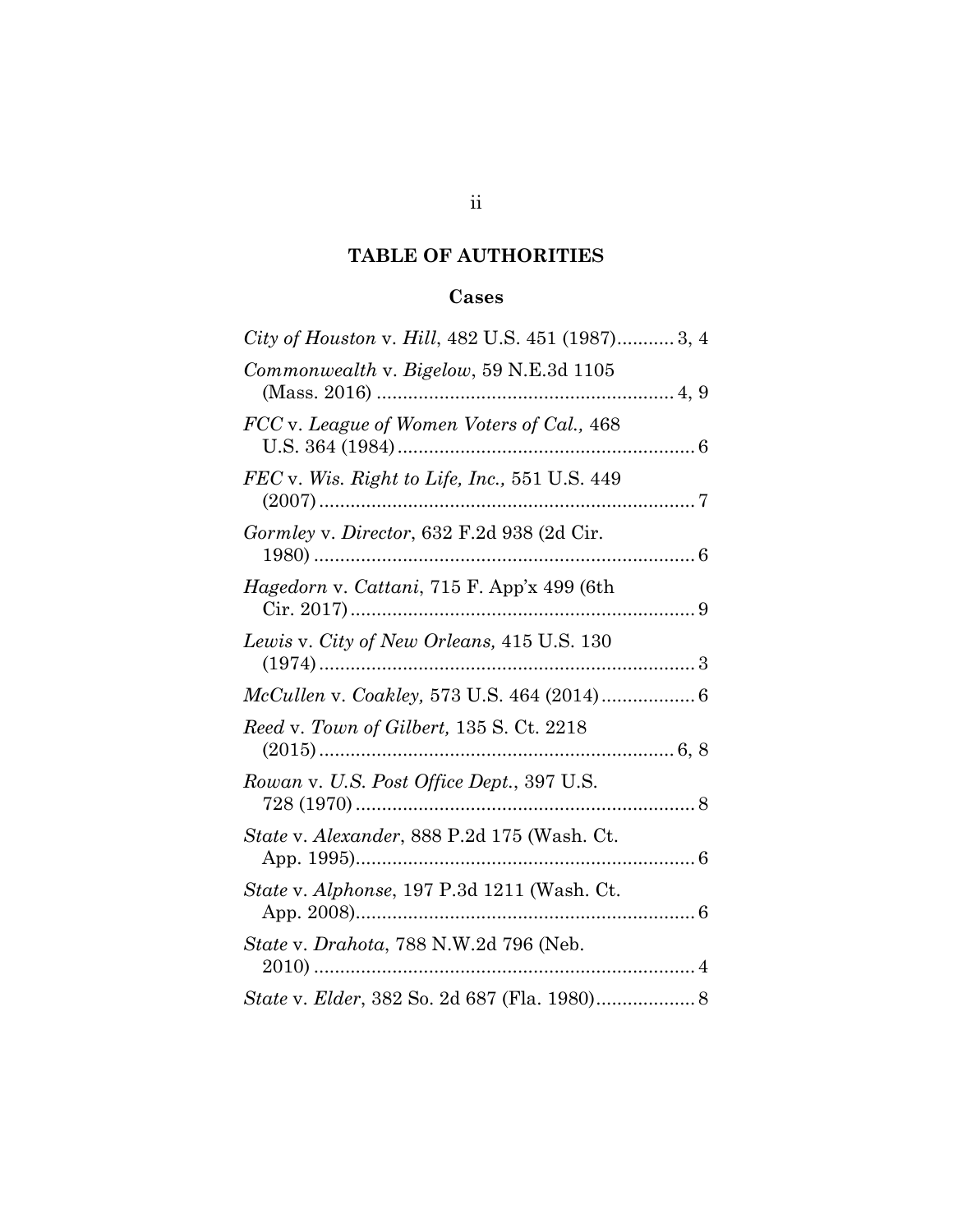| <i>State v. Fratzke, 446 N.W.2d 781 (Iowa</i>   |
|-------------------------------------------------|
|                                                 |
| <i>Thorne v. Bailey, 846 F.2d 241 (4th Cir.</i> |
| U.S. Postal Service v. Hustler Magazine,        |
| United States v. Popa, 187 F.3d 672 (D.C.       |
|                                                 |
| Ward v. Rock Against Racism, 491 U.S. 781       |

## **Statutes**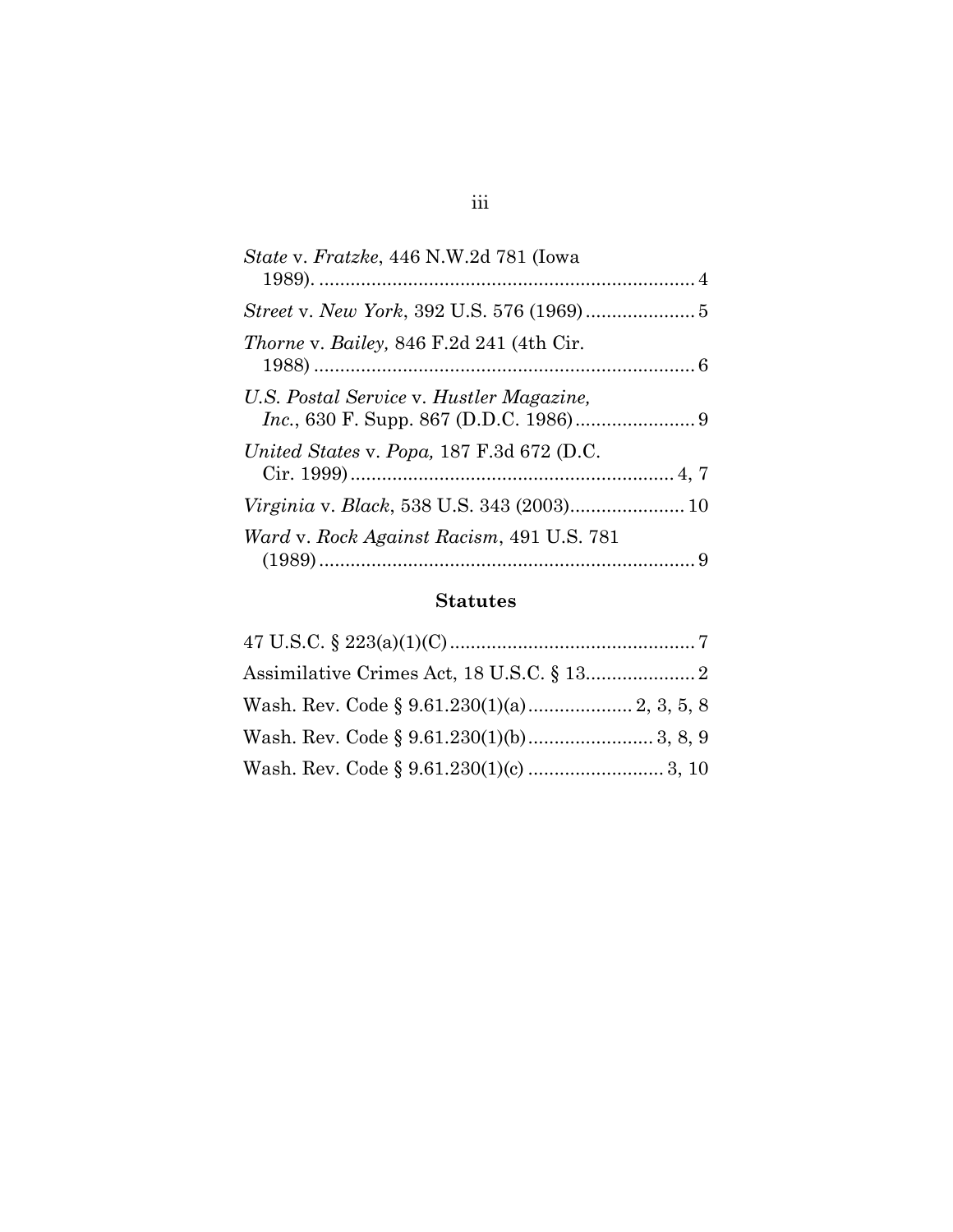#### **INTEREST OF THE** *AMICI CURIAE*<sup>1</sup>

The Pennsylvania Center for the First Amendment is an educational, advocacy, and research organization dedicated to advancing the freedoms of speech and the press in the United States. For over fifteen years, the Center has provided educational programs, sponsored speakers, published books and articles in the popular and academic press, and served as a media resource on a wide array of First Amendment topics.

Eugene Volokh is the Gary T. Schwartz Professor of Law at UCLA School of Law, where he writes about and teaches First Amendment law. He is the author of a textbook and over 40 law review articles on First Amendment law, and has extensively studied criminal harassment law. *See* Eugene Volokh, *One-to-One Speech vs. One-to-Many Speech, Criminal Harassment Laws, and "Cyberstalking,"* 107 Nw. U. L. Rev. 731 (2013).

#### **SUMMARY OF ARGUMENT**

This case merits the Court's attention for three related reasons.

1. The Ninth Circuit upheld a prosecution for offensive speech to a government official on the job, contrary to the decisions of other courts.

1

<sup>&</sup>lt;sup>1</sup> No counsel for a party authored this brief in whole or part, nor did any person or entity, other than *amici* or their counsel, make a monetary contribution to the preparation or submission of this brief. The parties received notice at least 10 days before the deadline and have given express consent to this brief.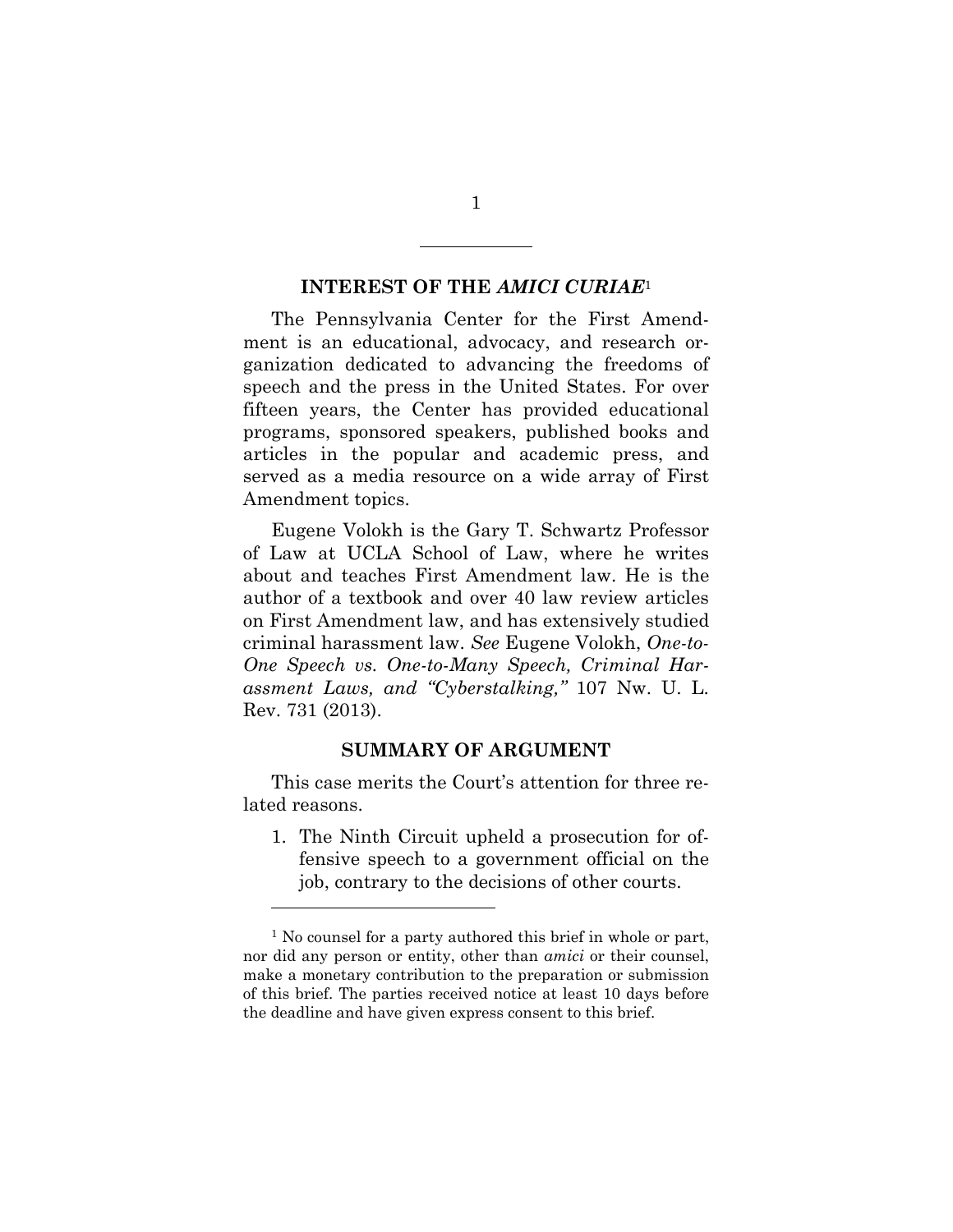- 2. The Ninth Circuit treated a direct, facially content-based restriction on supposedly "harassing" speech as merely a prohibition on conduct. In this, it agreed with the views of some courts, but disagreed with others (as the petition explains).
- 3. The logic of the Ninth Circuit decision cannot be reconciled with this Court's precedents on what constitutes a content-based restriction.

Waggy was convicted of violating Wash. Rev. Code § 9.61.230(1)(a) (applicable in federal court via the Assimilative Crimes Act, 18 U.S.C. § 13), for using offensive language during telephone calls to Veterans Administration officials in their offices. Though this subsection is a content-based ban on "lewd, lascivious, profane, indecent, or obscene words or language," *id.*, the Ninth Circuit upheld Waggy's conviction on the basis that the statute required a specific intent and thus supposedly prohibited conduct, not speech.

In this, the Ninth Circuit departed from other courts' decisions that have set aside convictions for saying offensive things to government officials on the job. And the Ninth Circuit erred: Neither the legislature's intent to regulate conduct nor the inclusion of a specific intent element renders such statutes contentneutral, or justifies content-based restrictions on speech to government officials.

To be clear, not all telephone harassment statutes violate the First Amendment. Some may, for instance, be permissible, content-neutral laws that protect people from real annoyances or distractions, such as being woken up in the middle of the night or having their phone lines tied up. Examples of such stat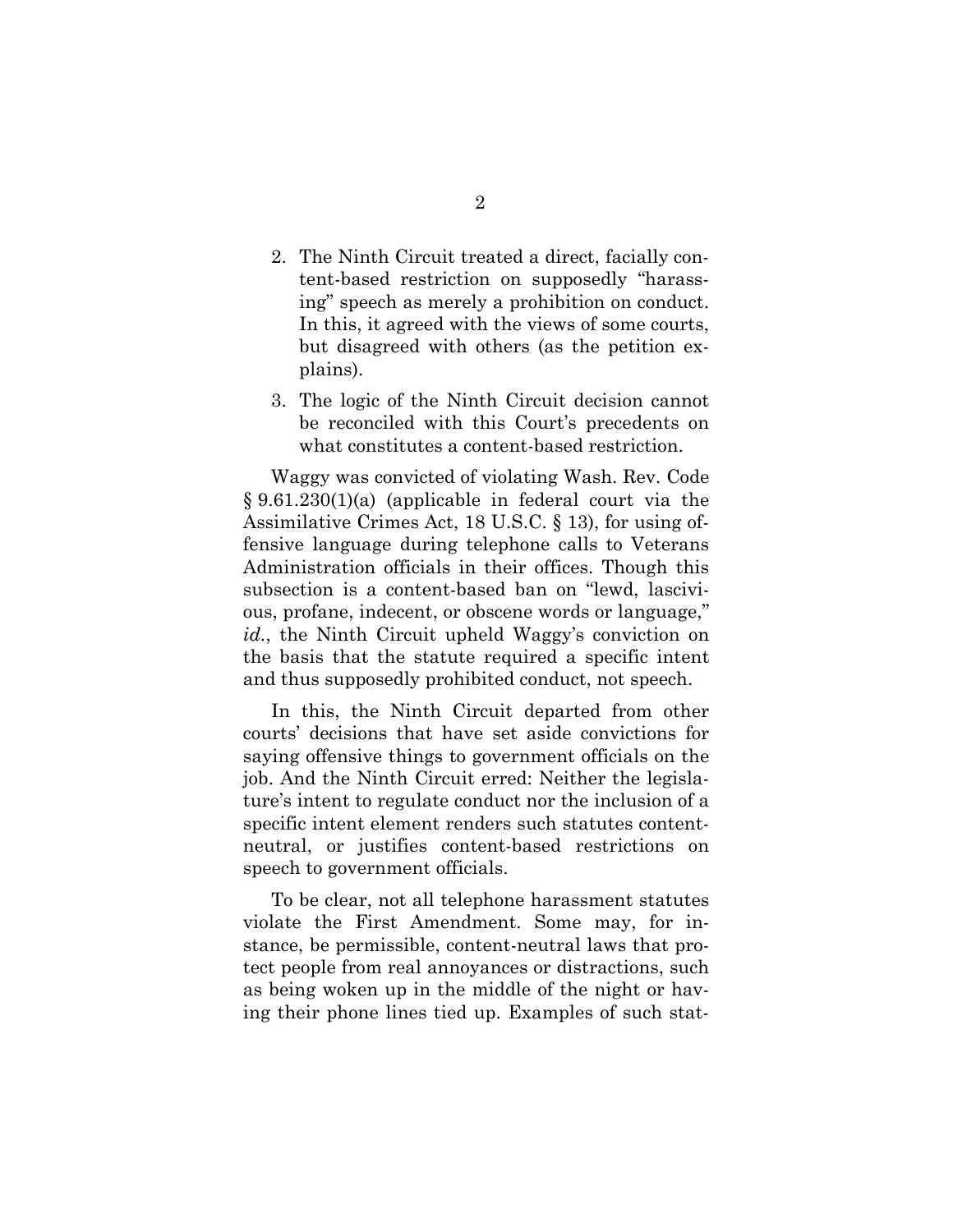utes include part of Wash. Rev. Code § 9.61.230(1)(b), which makes it a misdemeanor for a person to make a telephone call "with intent to harass, intimidate, torment, or embarrass any other person \* \* \* at an extremely inconvenient hour, whether or not a conversation ensues." Others may ban categorically unprotected speech, like true threats. For instance, Wash. Rev. Code § 9.61.230(1)(c) prohibits "threatening to inflict injury to the person or property of the person called or any member of his or her family or household."

But as a content-based ban on speech with no exception for speech made to government officials in their offices,  $\S 9.61.230(1)(a)$  is not a permissible statute. While Waggy's choice of words was undoubtedly vulgar, intemperate, and counterproductive, his words were spoken to communicate with Veterans Administration officials while they were on the job. Waggy thus had a constitutionally protected right to criticize the officials, even with offensive words that conveyed strong emotion or caused discomfort.

#### **ARGUMENT**

## **I. Even offensive speech to government officials on the job is constitutionally protected**

The First Amendment protects verbal criticism, challenges, and profanity directed at police officers. *Lewis* v. *City of New Orleans,* 415 U.S. 130, 133-34 (1974); *City of Houston* v. *Hill*, 482 U.S. 451, 461 (1987). Indeed, "the freedom of individuals verbally to oppose or challenge police action without thereby risking arrest is one of the principal characteristics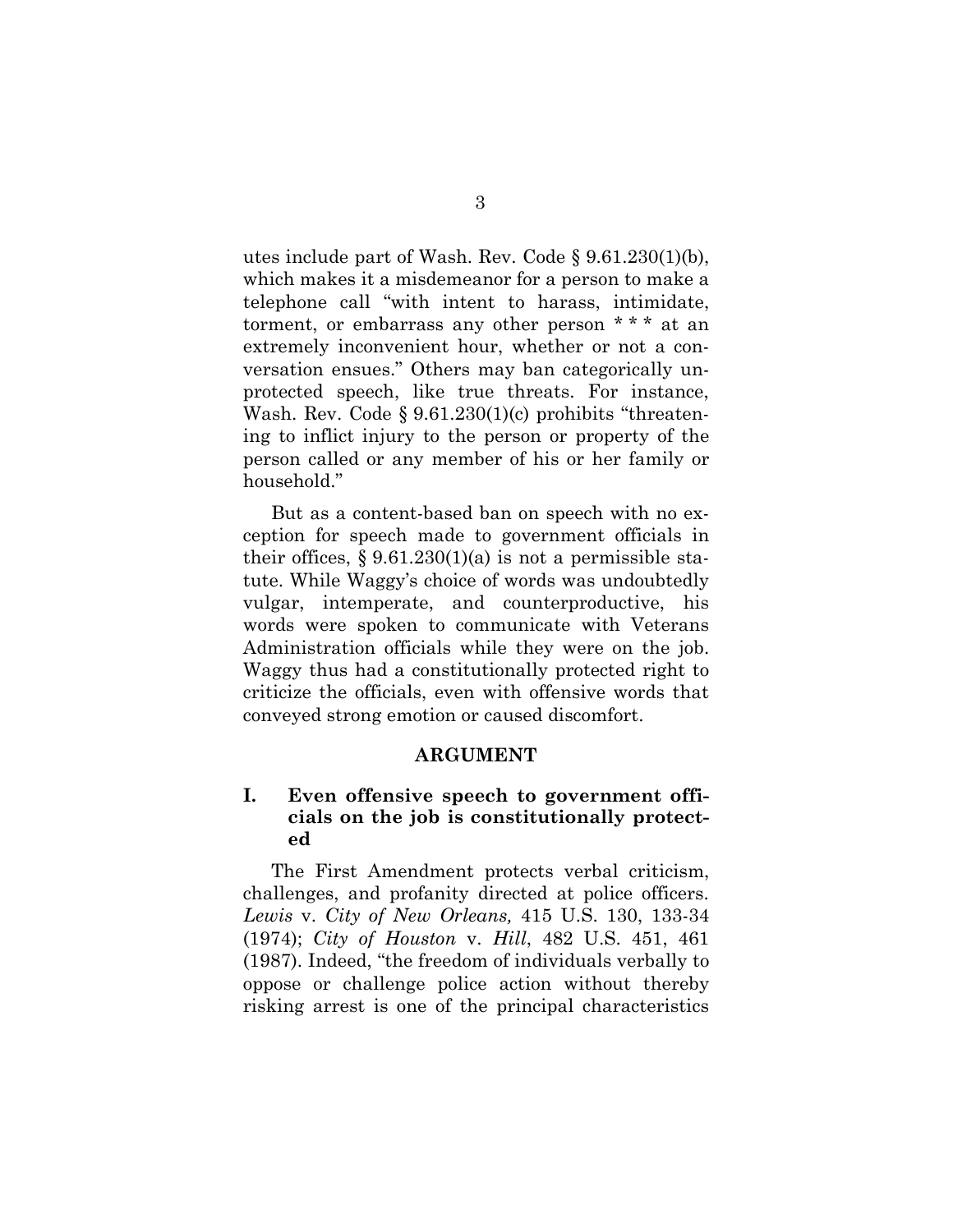by which we distinguish a free nation from a police state. *Id.* at 462-63.

Likewise, lower courts have held that the First Amendment protects even profane and sharply critical speech to government officials. The Iowa Supreme Court overturned a harassment conviction after the defendant wrote a letter calling a state highway patrolman a "red-necked m\*th\*r-f\*ck\*r," because "[o]ur Constitution does not permit government officials to put their critics, no matter how annoying, in jail." *State* v. *Fratzke*, 446 N.W.2d 781, 782, 785 (Iowa 1989).

The Nebraska Supreme Court similarly overturned a breach of the peace conviction for sending emails "laced with provocative and insulting rhetoric" to a candidate for state legislature. *State* v. *Drahota*, 788 N.W.2d 796, 798, 804 (Neb. 2010). The Massachusetts Supreme Judicial Court applied the First Amendment to reverse a criminal harassment conviction for sending expletive-filled letters to a town selectman, which called the official "the biggest fucking loser" and a "fucking asshole." *Commonwealth* v. *Bigelow*, 59 N.E.3d 1105, 1108, 1112 (Mass. 2016). And, as the dissent below noted, the D.C. Circuit reversed a conviction for leaving multiple racist messages on the voice-mail of a U.S. Attorney. *United States* v. *Popa,* 187 F.3d 672, 673 (D.C. Cir. 1999).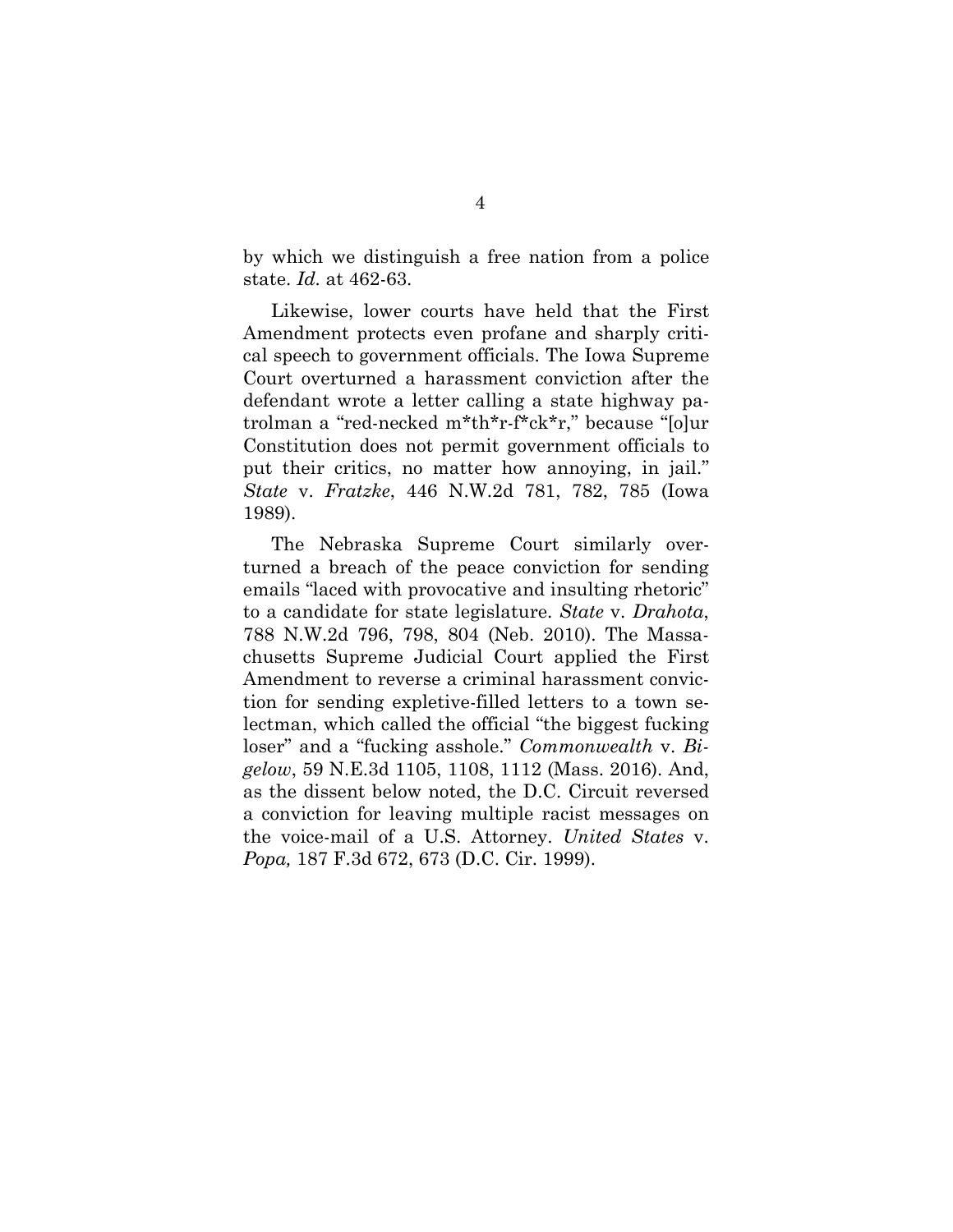## **II. The Ninth Circuit opinion and those of some other courts wrongly recharacterize content-based speech restrictions as regulations of conduct, based either on the speaker's or the legislature's purpose**

Waggy was convicted of violating a content-based portion of Washington's telephone harassment statute, Wash. Rev. Code § 9.61.230(1)(a), which criminalizes making telephone calls "with intent to harass, intimidate, torment, or embarrass any other person \* \* \* using any lewd, lascivious, profane, indecent, or obscene words or language, or suggesting the commission of any lewd or lascivious act."[2](#page-8-0) The Ninth Circuit panel took the view that the statute regulates conduct, even though it clearly targets certain "words or language." Pet. 9a. To rationalize this, the panel majority mistakenly held that the existence of a specific intent requirement "ensures that Defendant was convicted for his conduct, not for speech protected by the First Amendment." *Id.* Other courts have taken the same view, *see, e.g.*, *State* v. *Alphonse*, 197 P.3d

<span id="page-8-0"></span><sup>2</sup> The jury instructions for Counts Three and Four, under which Waggy was found guilty, permitted Waggy to be convicted if he used prohibited "words or language" under subsection (1)(a) and if he engaged in "repeated calling" under subsection (1)(b). Pet. App. 5a, 26a. The jury found Waggy not guilty of Count Five, which involved only a set of unanswered calls. Pet. App. 5a. Therefore, the conviction seems to have been based on the content of Waggy's speech; but even if Waggy could have been convicted both for his words and other features of the speech (such as its repeated nature), this Court is "still bound to reverse if the conviction could have been based upon both his words and his act." *Street* v. *New York*, 392 U.S. 576, 586-87 (1969).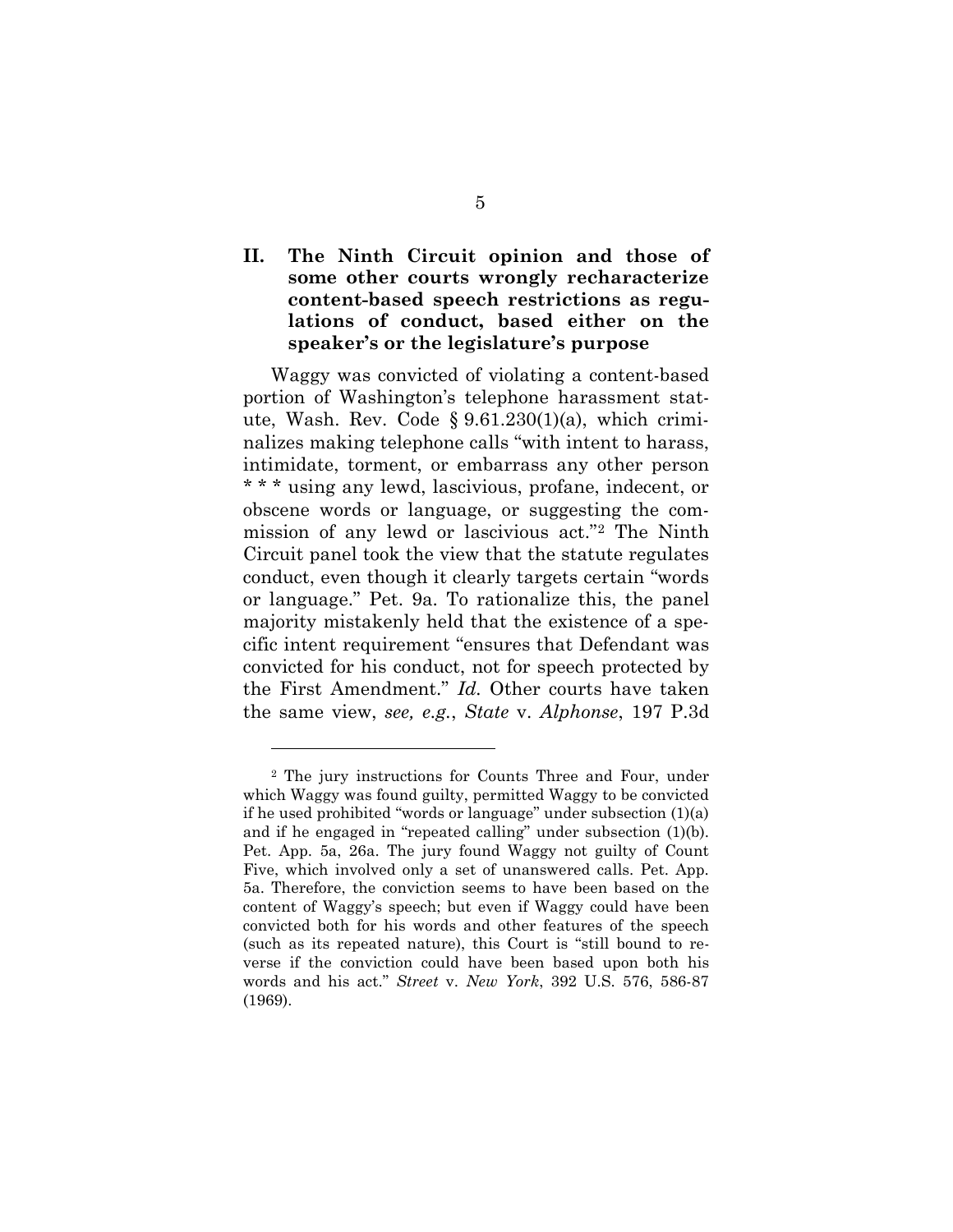1211, 1218 (Wash. Ct. App. 2008); *State* v. *Alexander*, 888 P.2d 175, 179 (Wash. Ct. App. 1995); *Gormley* v. *Director*, 632 F.2d 938, 943 (2d Cir. 1980); *Thorne* v. *Bailey,* 846 F.2d 241, 243 (4th Cir. 1988), though others disagree, *see* Pet. 17-23.

But while a *mens rea* element narrows the speech the statute reaches, it cannot render a content-based law content-neutral. The law targets speech with a certain content (e.g., "lewd" or "indecent" speech) when said with a certain purpose, but not speech with a different content when said with the same purpose; it therefore discriminates based on content.

Indeed, including a purpose element may sometimes make an otherwise content-neutral law content-based: "Some facial distinctions based on a message are obvious, defining regulated speech by particular subject matter, and others are more subtle, *defining regulated speech by its function or purpose*. Both are distinctions based on the message a speaker conveys, and, therefore, are subject to strict scrutiny." *Reed* v. *Town of Gilbert,* 135 S. Ct. 2218, 2227 (2015) (emphasis added). Including such a purpose element certainly cannot make an otherwise content-based law content-neutral.

The law is thus content-based on its face; but it also satisfies the *McCullen* test for content discrimination—it requires enforcement authorities "to 'examine the content of the message that is conveyed to determine whether' a violation has occurred," *McCullen* v. *Coakley,* 573 U.S. 464, 479 (2014) (quoting *FCC*  v. *League of Women Voters of Cal.,* 468 U.S. 364, 383 (1984)). To determine whether speech is "lewd" or "indecent," enforcement authorities must examine its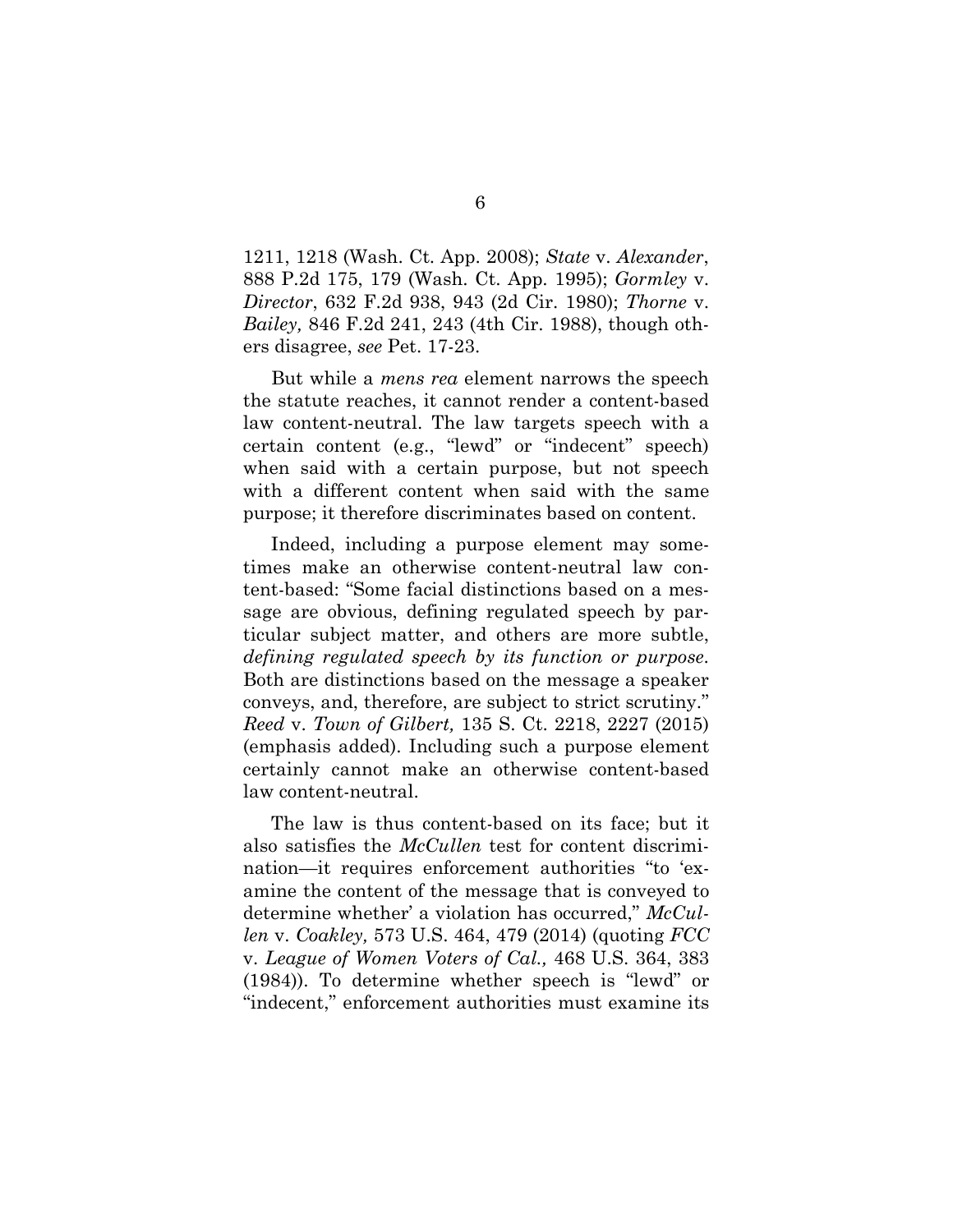content, whatever purpose requirements may be present.

Beyond this, "under well-accepted First Amendment doctrine, a speaker's motivation is entirely irrelevant to the question of constitutional protection." *FEC* v. *Wis. Right to Life, Inc.,* 551 U.S. 449, 468 (2007) (lead opinion) (citation omitted); *id.* at 495 (Scalia, J., concurring in the judgment) (agreeing that tests that turn "on intent of the speaker" unconstitutionally "pu[t] the speaker \* \* \* wholly at the mercy of the varied understanding of his hearers" (internal quotation marks and citations omitted)). In *Wis. Right to Life*, this Court rejected the use of an intentbased test, reasoning that "[a]n intent-based standard 'blankets with uncertainty whatever may be said,' and 'offers no security for free discussion.'" *Id.* at 468 (lead opinion) (citations omitted); *id.* at 495 (Scalia, J., concurring in the judgment). The same is true of a law that can be used to punish offensive speech said to government officials, even when the law is limited to speech said with a supposedly improper motive.

Indeed, *Popa,* the closely analogous D.C. Circuit precedent that the Ninth Circuit attempts to distinguish, set aside a conviction under a federal telephone harassment statute even though that statute likewise required proof of an "intent to annoy, abuse, threaten, or harass any person at the called number." 47 U.S.C. § 223(a)(1)(C). Speech remains protected, the D.C. Circuit held, even if the speaker "intends both to communicate his political message and to annoy his auditor." *Popa*, 187 F.3d at 678. Here too, Waggy could have been unconstitutionally convicted even though he intended both to communicate his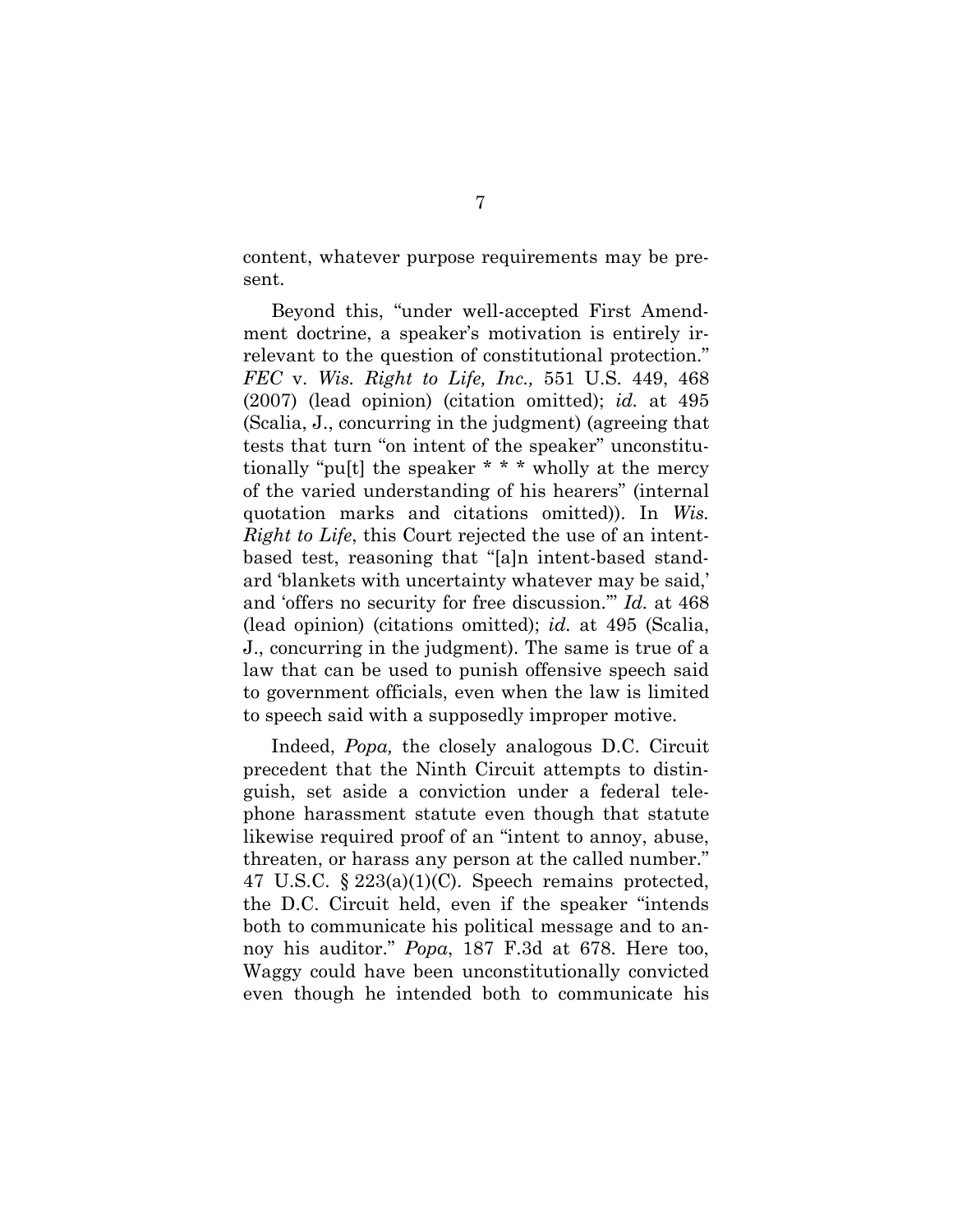message of disapproval of the VA's actions and to annoy his audience.

And just as a speaker's offensive purpose cannot justify a content-based speech restriction, neither can a legislature's benign purpose. The Ninth Circuit concluded that subsection (1)(b)—the restriction on anonymous calls, repeated calls, and calls at an extremely inconvenient hour—"underscores the legislature's intention to target conduct, not speech." Pet. 9a. But whatever subsection (1)(b) may reveal about the legislature's intent cannot negate the facial content discrimination in subsection  $(1)(a)$ : "[A]n innocuous justification cannot transform a facially content-based law into one that is content neutral." *Reed*, 135 S. Ct. at 2228.

### **III. Government officials might be protected from some speech—but not from all "lewd" or "indecent" speech intended to offend**

### **A. Speech to government officials at their homes**

Of course, even government officials might enjoy some protection from unsolicited communications, particularly in the privacy of their own homes. In *Rowan* v. *U.S. Post Office Dept.*, 397 U.S. 728, 738 (1970), this Court "reject[ed] the argument that a vendor has a right under the Constitution or otherwise to send unwanted material"—including speech— "into the home of another." Lower courts have relied on *Rowan* to uphold telephone harassment statutes that restrict unwanted calls to people's private homes. *See State* v. *Elder*, 382 So. 2d 687, 692-93 (Fla. 1980) (reversing the finding that a telephone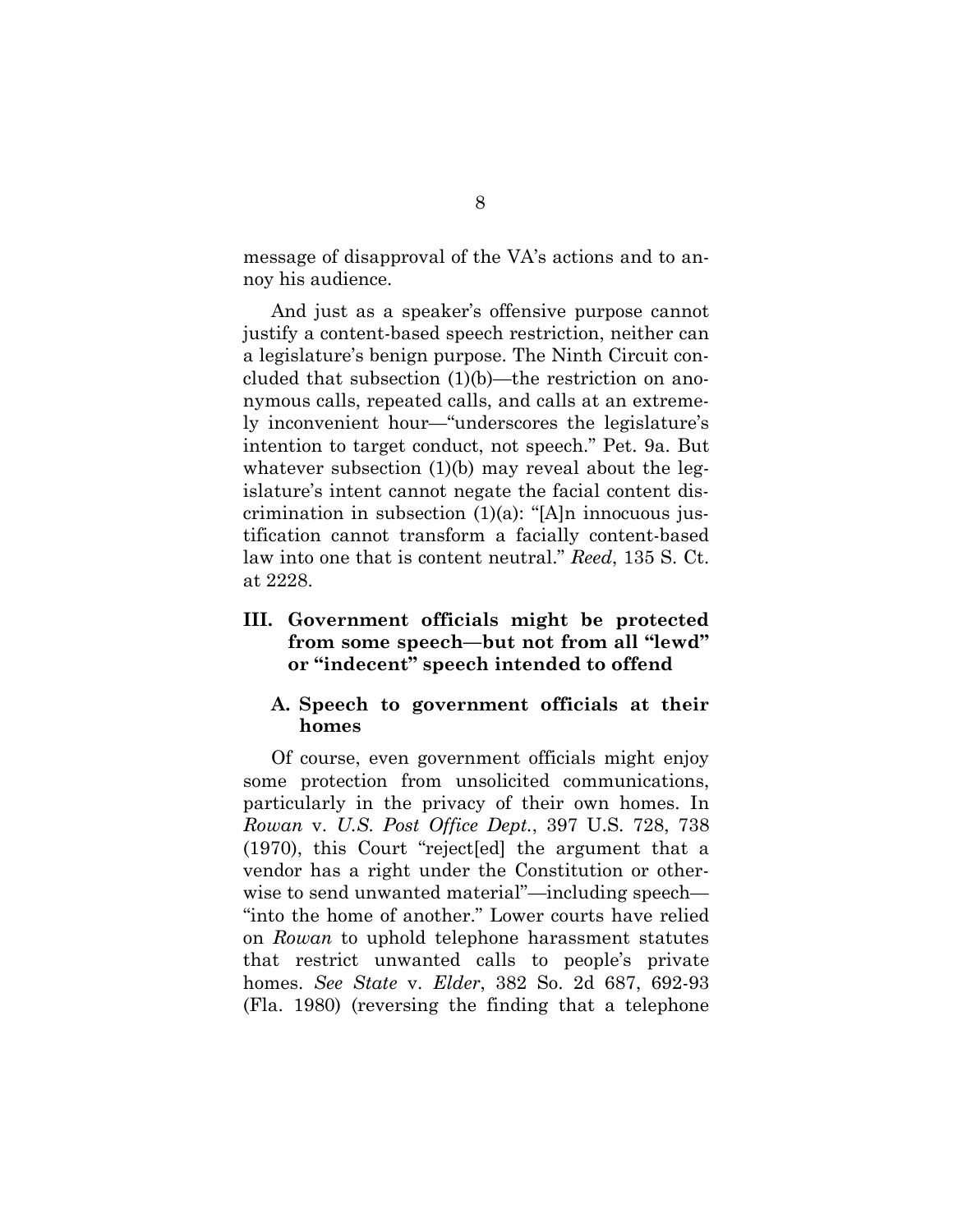harassment statute was unconstitutional because the plaintiff's privacy interest "within the sanctum of the home" was strong enough to warrant a restriction on unsolicited calls).

Likewise, in *Hagedorn* v. *Cattani*, 715 F. App'x 499, 507 (6th Cir. 2017), the Sixth Circuit concluded that, while the First Amendment protects verbal criticism directed at public officials, it does not afford people "an uninhibited right to do so to an official's private email account," which the court viewed as "the functional equivalent of a home mailbox." And in *U.S. Postal Service* v. *Hustler Magazine, Inc.*, 630 F. Supp. 867, 871 (D.D.C. 1986), the court held that defendants had a right to send pornographic magazines to members of Congress in their offices, but only because "by seeking to mail their magazine to the Member's office," the defendants did not "threaten the unique privacy interests that attach in the home." *But see Bigelow*, 59 N.E.3d at 1113 (finding that critical letters were protected by the First Amendment even when they were mailed to a town selectman's home).

#### **B. Content-neutral laws**

Likewise, content-neutral laws can protect everyone—including government officials—from calls that unduly tie up phone lines or wake them needlessly in the middle of the night. Such laws (such as subsection 1(b) of the Washington statute) do punish the noncommunicative conduct components of telephone calls, and not their communicative content, and are therefore subject to lower scrutiny. *Ward* v. *Rock Against Racism*, 491 U.S. 781, 791-92 (1989).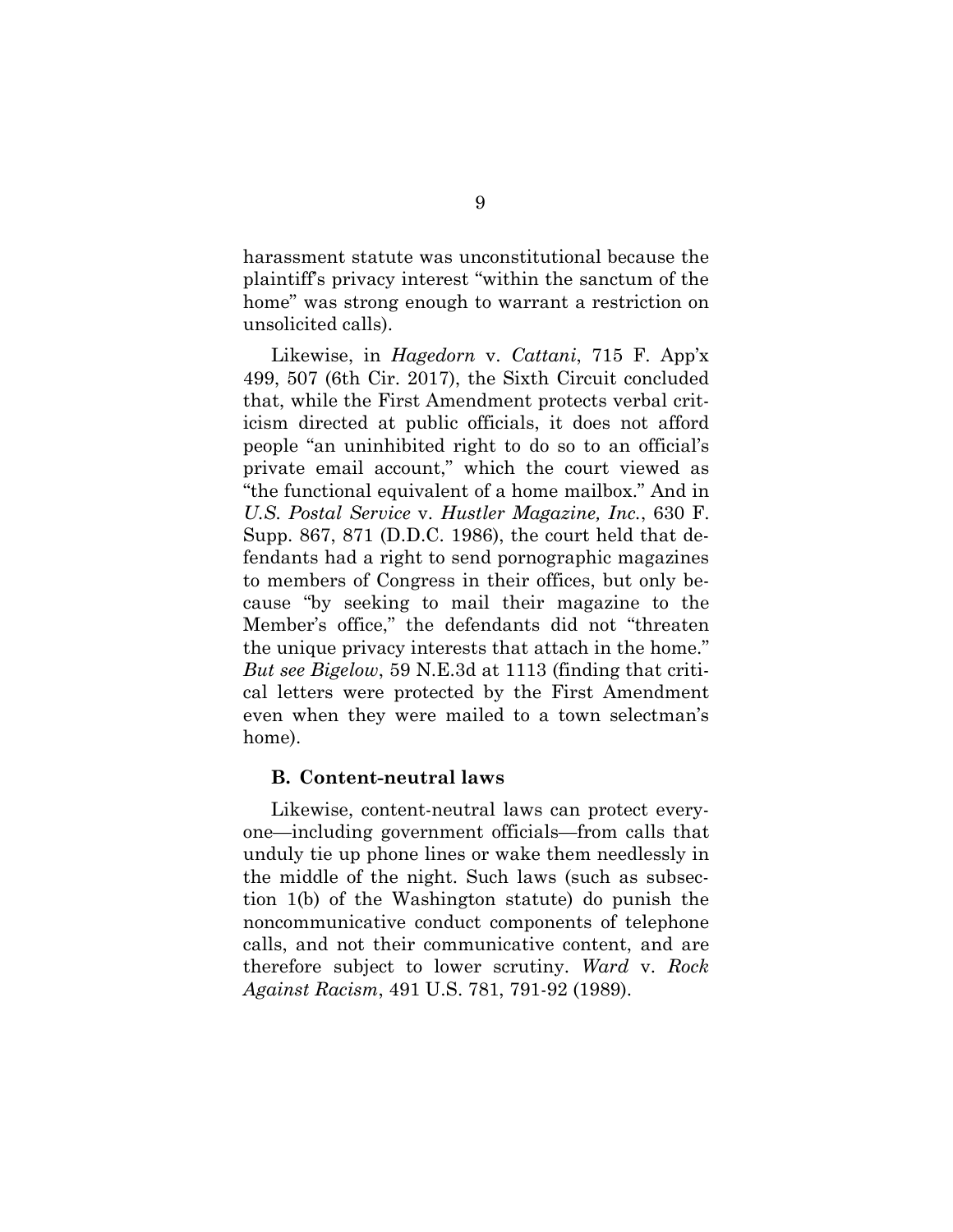### **C. True threats**

While content-based speech restrictions are "presumptively invalid," this Court has recognized a few well-defined and intentionally narrow exceptions to this principle, such as for "true threats." *Virginia* v. *Black*, 538 U.S. 343, 363 (2003). Wash. Rev. Code  $§ 9.61.230(1)(c)$  falls into this category, banning telephone call made "with intent to harass, intimidate, torment, or embarrass any other person \* \* \* threatening to inflict injury on the person or property of the person called or any member of his or her family or household." But, though Waggy was prosecuted under this provision as well as under the ban on lewd and indecent speech, both of the threat counts were voluntarily dismissed by the Government before trial. Pet. 3a-4a n.2.

#### **CONCLUSION**

Waggy was convicted—under a broad, contentbased statute—for his offensive speech to government officials at their offices. Yet such speech is presumptively protected, at least unless it is threatening, it is restricted through a suitable content-neutral statute, or the restriction can pass strict scrutiny. The speech ought not be restricted simply by relabeling it as conduct, or pointing to the speaker's intent to, among other things, "embarrass" or "harass."